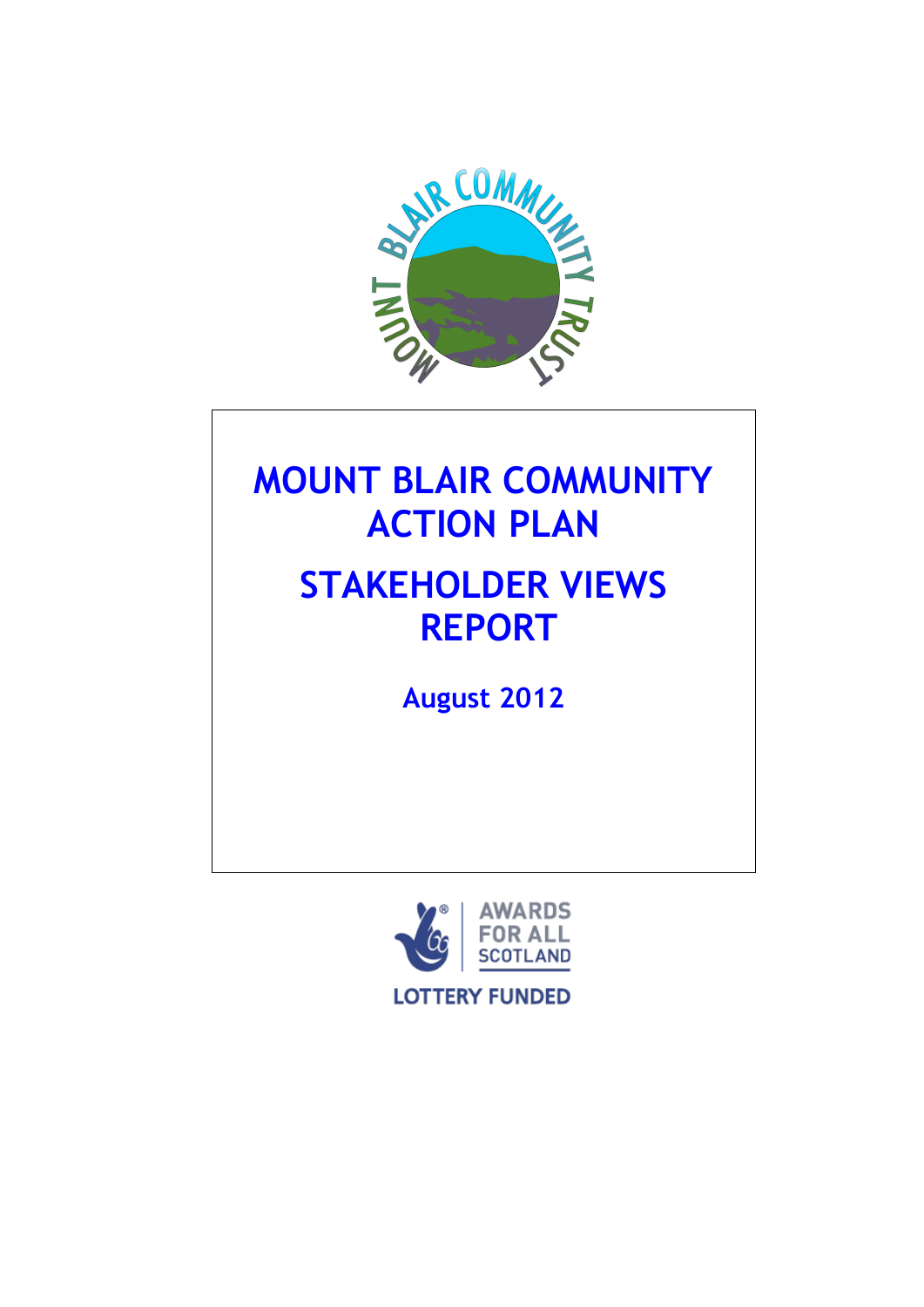# **CONTENTS**

|                                                                       | Page |
|-----------------------------------------------------------------------|------|
| 1. INTRODUCTION                                                       | 3    |
| 2. MOUNT BLAIR - STAKEHOLDER VIEWS                                    | 4    |
| 3. SUMMARY STRENGTHS, WEAKNESSES, OPPORTUNITIES<br><b>AND THREATS</b> | 10   |
| 4. VISION FOR THE FUTURE                                              | 13   |
| 5. THEMES AND PRIORITIES                                              |      |



The stakeholder interviews were carried out using the templates and guidelines provided by the Small Town and Rural Development Group as part of their Community Futures Programme.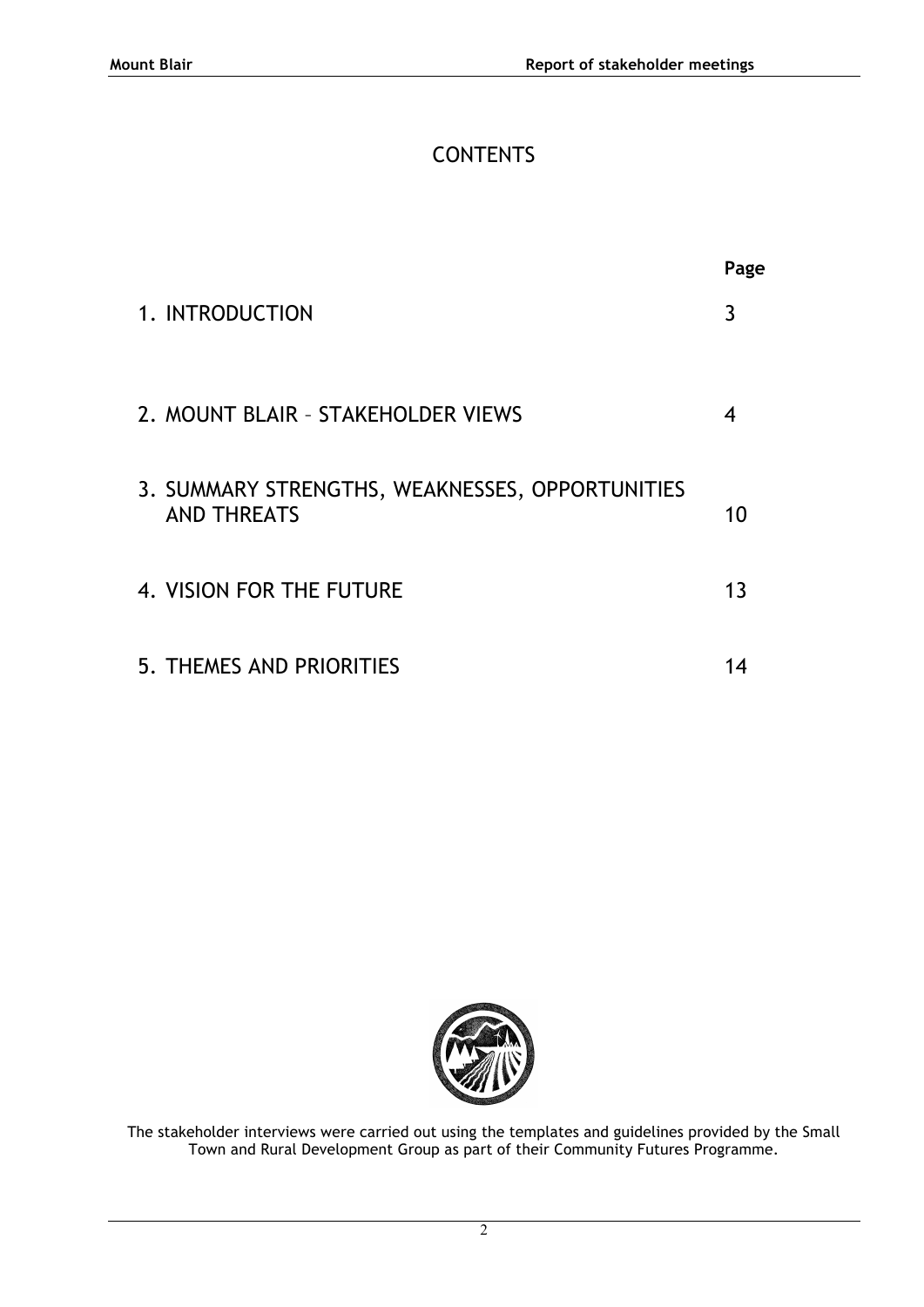### **1. Introduction**

### **Background**

1.1 This report summarises the findings of the *Stakeholder Meetings* carried out in Mount Blair in May, June and July 2012.

1.2 The meetings were carried out as part of the participatory process that will help to inform the preparation of the Mount Blair Community Action Plan.

1.3 To complete the Plan, additional consultation has been carried out including a Community Views Survey to all households in the area. Feedback on the survey and the stakeholder meetings will be provided at an Open Day to be held in mid September.

1.4 The preparation of the Plan is being led by the Mount Blair Community Development Trust and they have established an Action Plan Steering Group to manage the consultation process. Funding for the consultation has come from the Lottery Awards for All Programme.

### **Stakeholder Meetings**

1.5 An initial list of key people and organizations to meet with was prepared by the Mount Blair Action Plan Steering Group.

1.6 Meetings and interviews were then organized and carried out by Colin Roxburgh from the STAR Development Group.

1.7 STAR met and listened to the views of representatives from; the farming community, estate owners and workers, tourism associations and hospitality sector, the school, the Session House, the village halls, volunteer fire service, youth club, Community Council, Community Development Trust, mothers and toddlers, Kirkmichael Village Shop, Perth and Kinross Councillors, Perth and Kinross Community Learning and Development, Strathardle Agricultural Show and Gathering.

1.8 This report summarises the findings of these meetings.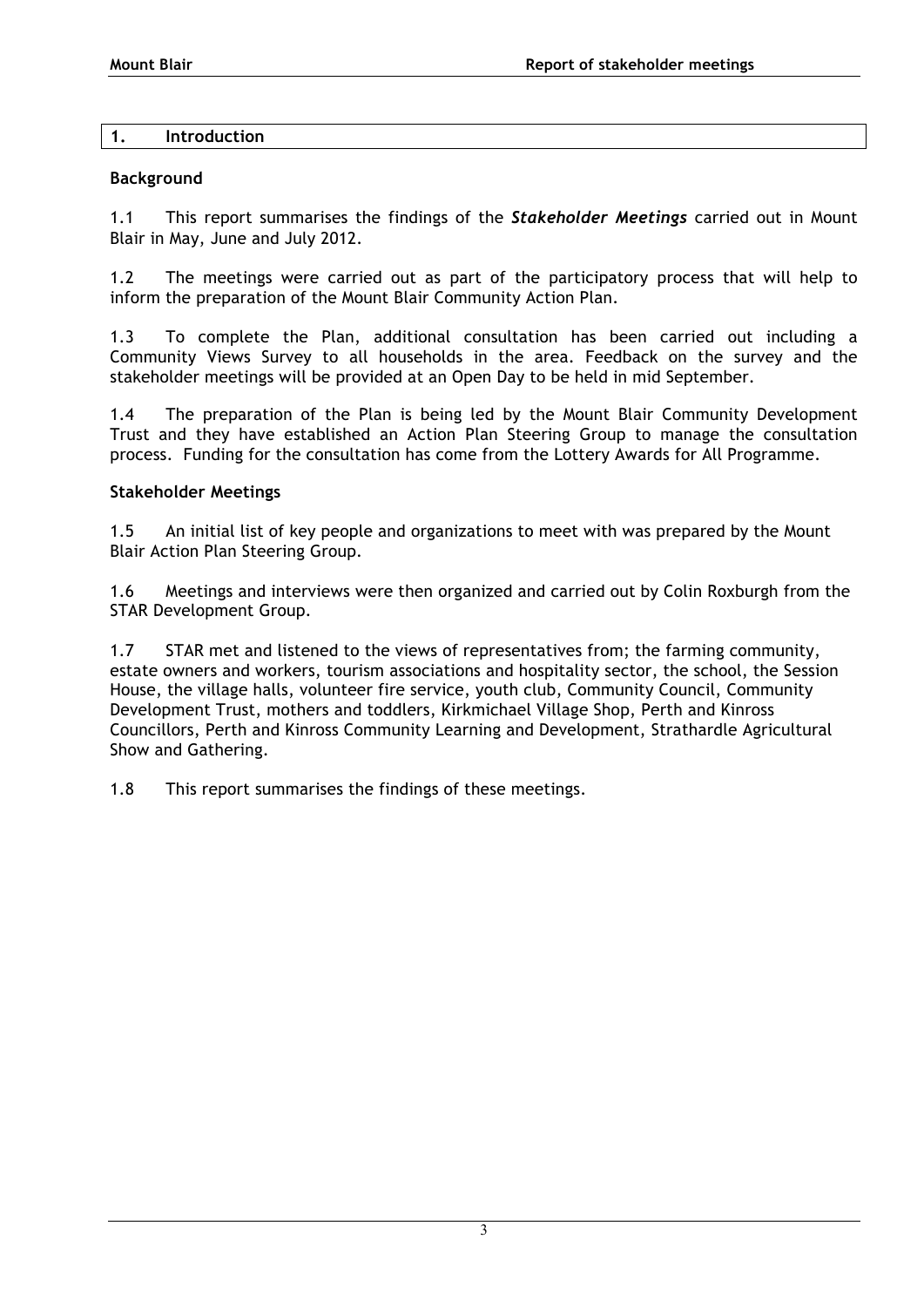### **2. Mount Blair - Stakeholder Views**

### **Population and Community**

2.1 People talked about the community in terms of it being a small population scattered over a large area '600 houses over 40 square miles'. They saw it as a fragile community that had seen its population decline and become proportionately more elderly.

'*There is now only one child in Ballintuim' ' Enochdu used to be a recognizable village' 'Population in 1850s was around 10,000' 'Need more families and businesses'*

2.2 The decline in agriculture and land based activity as a source of employment over the last 40 years was noted as a factor in contributing to the changes in population. Older longer term residents noted that in the past everyone had a common bond through working on the land and through related 'neighbouring' and community activities and events. They felt this had changed in the last 10 – 15 years with more new people moving into the area and then not necessarily staying for long.

2.3 With a greater mix of people in the area now it was felt by some that the community was not as integrated as it had been and did not always come together for shared community activity.

2.4 On a positive note stakeholders noted the improvements to Kirkmichael (school, population, housing, hotels and in particular the shop) saying that *'it was on its knees between 1994 and 2000 with threatened school closure, and shop and hotels all under threat'.*

### **Housing and Planning**

2.5 New housing in Kirkmichael (14 housing association houses) and a more relaxed attitude from the planning department to house building in Glenshee (leading to 2 new houses near the Blackwater Village Hall) were noted as recent positives in helping to address what was seen as a need for more housing and housing choice in the area.

2.6 More affordable housing was thought to be desirable by many and in particular was mentioned in Bridge of Cally.

2.7 A proposal for further housing in Enochdu was mentioned which could lead to a small mixed housing development that if progressed might hopefully include affordable housing and the possibility of workshop facilities.

2.8 Other issues identified by respondents included the growing number of holiday homes and second homes in the area and the historically high level of tied accommodation linked to the estates. It was also noted that '*a lot of people rent small cottages on the estate'.* 

2.9 It was suggested that the competition for existing housing and the limited range of housing had driven prices up so that local people – often elderly – have had to move to Blairgowrie.

# **Local Economy**

2.10 In general the feeling was that the local economy was fragile and needed support and innovation. The local economy was described as providing some employment in hotels, farms,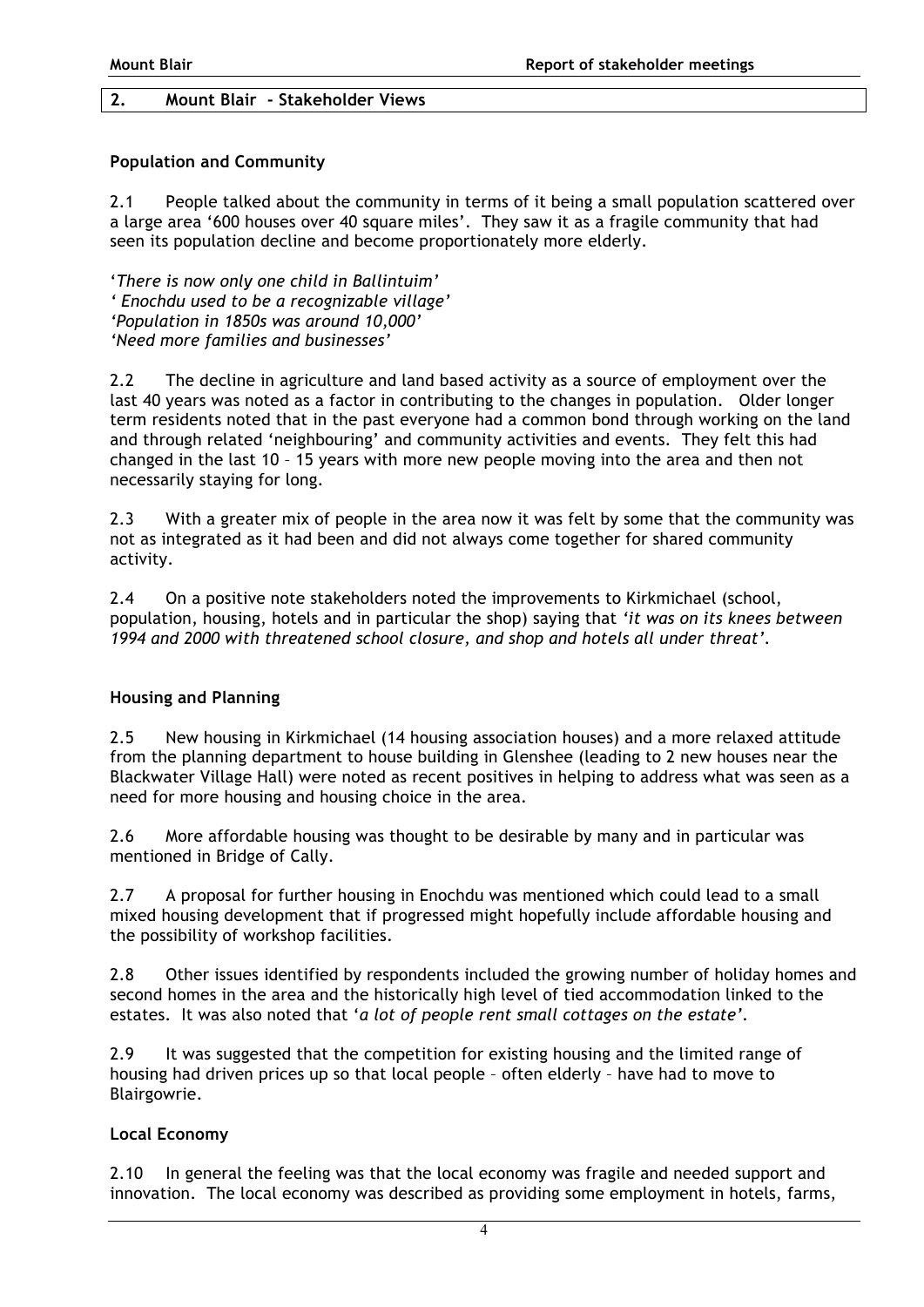estates, shops and the quarry (1 job). Other than that people needed to be self employment or to commute out of the area.

- 2.11 Key concerns were:
	- The decline in land based employment *'there is only 1 farmer in Glenshee when there used to be 5 and only two farming in the 22 miles between the Glen and Braemar' 'Downturn in farming is a downturn in the Glen'*
	- Invercauld Estate perceived not to be encouraging tenant farmers on their property
	- The decline in tourism linked to skiing
	- The closure of a number of hotels in the Blackwater, Glenshee area (and with it a loss of a local pub as a place to gather and socialize).
	- The difficulty of other hotels, shops etc in running viable businesses with the limited population, and low visitor numbers.
	- The decline in numbers using the A93 to visit Royal Deeside and the lack of places for people to stop and engage with the area along and off the A93.
	- The area was not on any significant known 'through' transport routes (in particular this being thought to be more true of Strathardle)
	- The loss of a number of businesses from the area (joiners and builders).
	- Costs of fuel, feed, etc. and its effect on business costs.
- 2.12 Positive forces were seen as:
	- In general the assets of the area for outdoor recreation and country sports
	- The fact that there are still people employed on the land ' *around 8 gamekeepers and around 8 farmers still employed in the Glen'* (Strathardle)
	- The good hotels still in the area and the growth of other forms of accommodation and hospitality – self catering, B&B's, bunkhouse, eco-huts etc.
	- The development of the Visitor Centre in Glenshee
	- The work and projects of the two tourism associations BEPTA (Love to Eat, Jampionships etc) and GTA.
	- Existing web sites e.g. visiteastperthshire and newsletters
	- The development and increasing use and promotion of the Cateran Trail and the development of other paths (e.g. Sophies Path).
	- The initiative being taken by the community to operate and manage the Village Shop and Garage in Kirkmichael
	- The work of estates like Pitcarmick in developing commercial activity linked to country sports, outdoor recreation and local produce.
	- The continuing Strathardle Agricultural Show and Highland Gathering in August 'the biggest show of prime lambs and commercial cattle in Scotland' – and other local events.
- 2.13 Specific proposals made to improve the local economy included:
	- The development of a wider local paths network including strategic connections to Pitlochry and Dunkeld that link into other long distance path networks.
	- The designation and development of Kindrogan Forest as a recreational area for walking and mountain biking.
	- The use of Blackcraig Forest for horse riding
	- The development and promotion of activities and events linked to outdoor recreation
	- Better promotional packages of information and greater availability of this information in Blairgowrie and especially Pitlochry
	- Better road signage of the area particularly from Pitlochry and its through routes<br>• Developing more stopping places and places/businesses/activities of interest along to
	- Developing more stopping places and places/businesses/activities of interest along the A93
	- The development of small workshops and arts and crafts based activity
	- The need to improve broadband reception for self employed
	- Estates and landowners doing the most they can to encourage new entrants
	- Estates and landowners like Pitcarmick developing and promoting outdoor activities and country sports and working closely with the local hospitality sector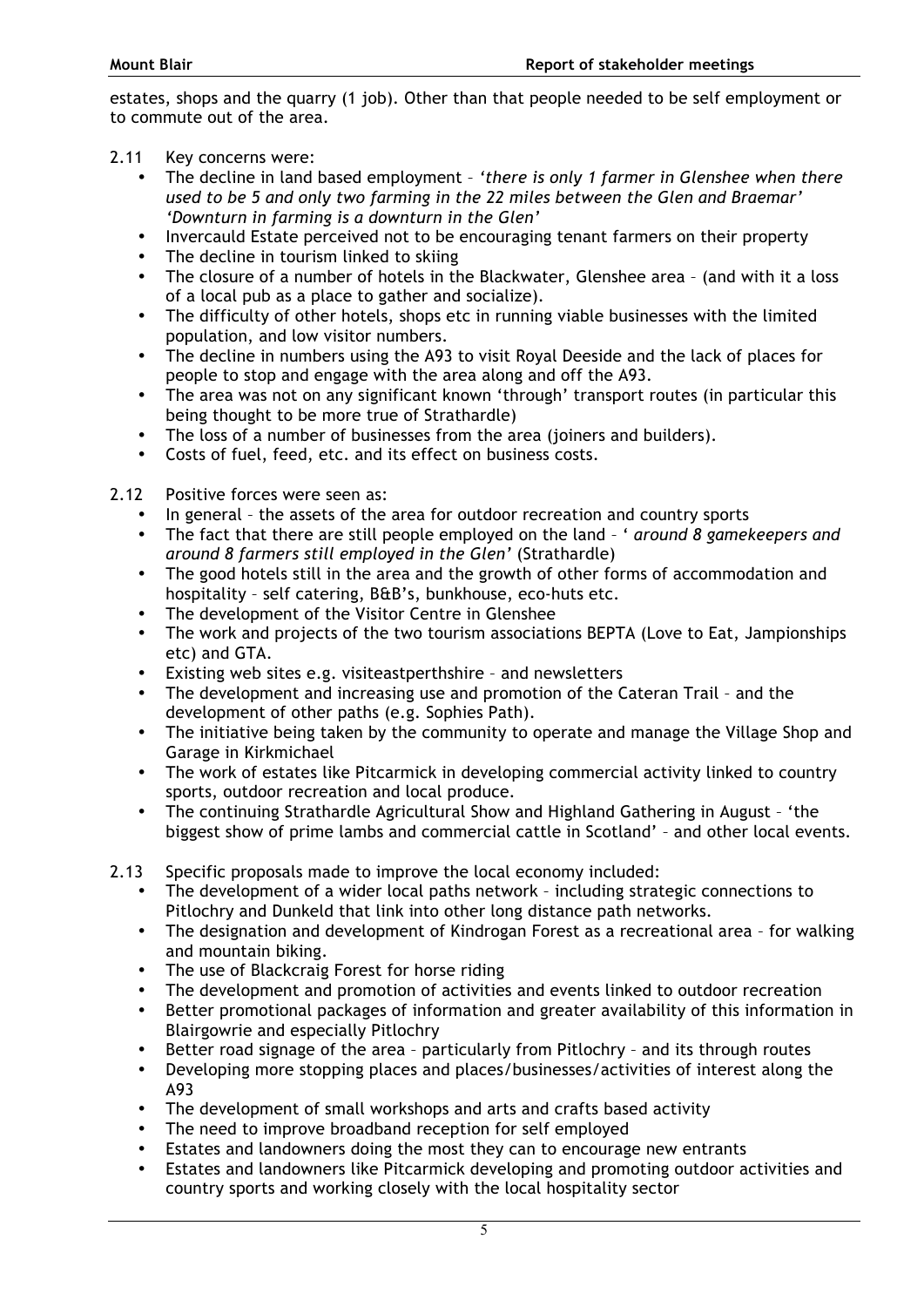- Estates and farmers developing and promoting local produce (e.g. venison and beef) and working with local hotels and shops to make these available locally
- The need to encourage local people to use local shops and services
- The need to see wood fuel from local sources as an option and alternative to oil.

### **Education and Childcare**

2.14 There is no childcare available in the area and this was something that young parents would like addressed. The nearest provision was in Blairgowrie but travel distances and cost meant that this was not an effective or affordable option. There are however real difficulties noted by the school in offering after school care activities as the children disperse after school and rely on transport services to take them home.

2.15 Schools at Straloch (mothballed) and Strone of Cally (closed and for sale) have closed in recent years and the one remaining school is at Kirkmichael – which has 30 in the school and 13 in the nursery. It is seen as a vital service in the area and is well thought of by parents and the wider community – although the new nursery and P1 – 3 building is not thought to be great. The school has eco school and health promoting status.

2.16 Secondary schooling is mainly at Blairgowrie High but it was noted that some parents particularly from Kirkmichael will often send their children to the High School in Pitlochry out of choice.

### **Community facilities and activities**

### Village Halls

2.16 The halls are seen as key facilities in the community providing the opportunity for people to get together and socialize.

- 2.17 Positive features included:
	- The ongoing work of the volunteers and committees
	- The recent improvements to insulation and other ongoing improvements
	- The ability of some of the halls e.g. Blackwater Hall to offer accommodation (up to 34 people in separate male and female dorms).
	- The events and activities that the halls provide.
	- Access to Drumderg Wind Farm Fund for improvement costs.
- 2.18 Negative aspects included:
	- Concerns about low participation in some events
	- The odd occasion when there was a lack of communication between the halls about putting events on.
	- Cost of heating and need for ongoing refurbishment and development
	- Need for new hall at Kirkmichael no longer seen as fit for purpose and with major structural problems.
- 2.19 Proposed upgrades include:
	- Kirkmichael Hall a new hall which has been designed and costed (around £1.5M) and for which funding applications are soon to be made.
	- Ballintuim Hall upgrade to parking and plans to retarmac in front of the hall, they also need a new kitchen and better heating (e.g. air source heat pump)
	- Blackwater Hall ongoing upgrades with new toilets about to be developed. It was suggested that the toilets could perhaps be designed in such a way that they could be open to the public and charges/donations being part of the fundraising for the hall.
	- Bridge of Cally Hall improvements to heating.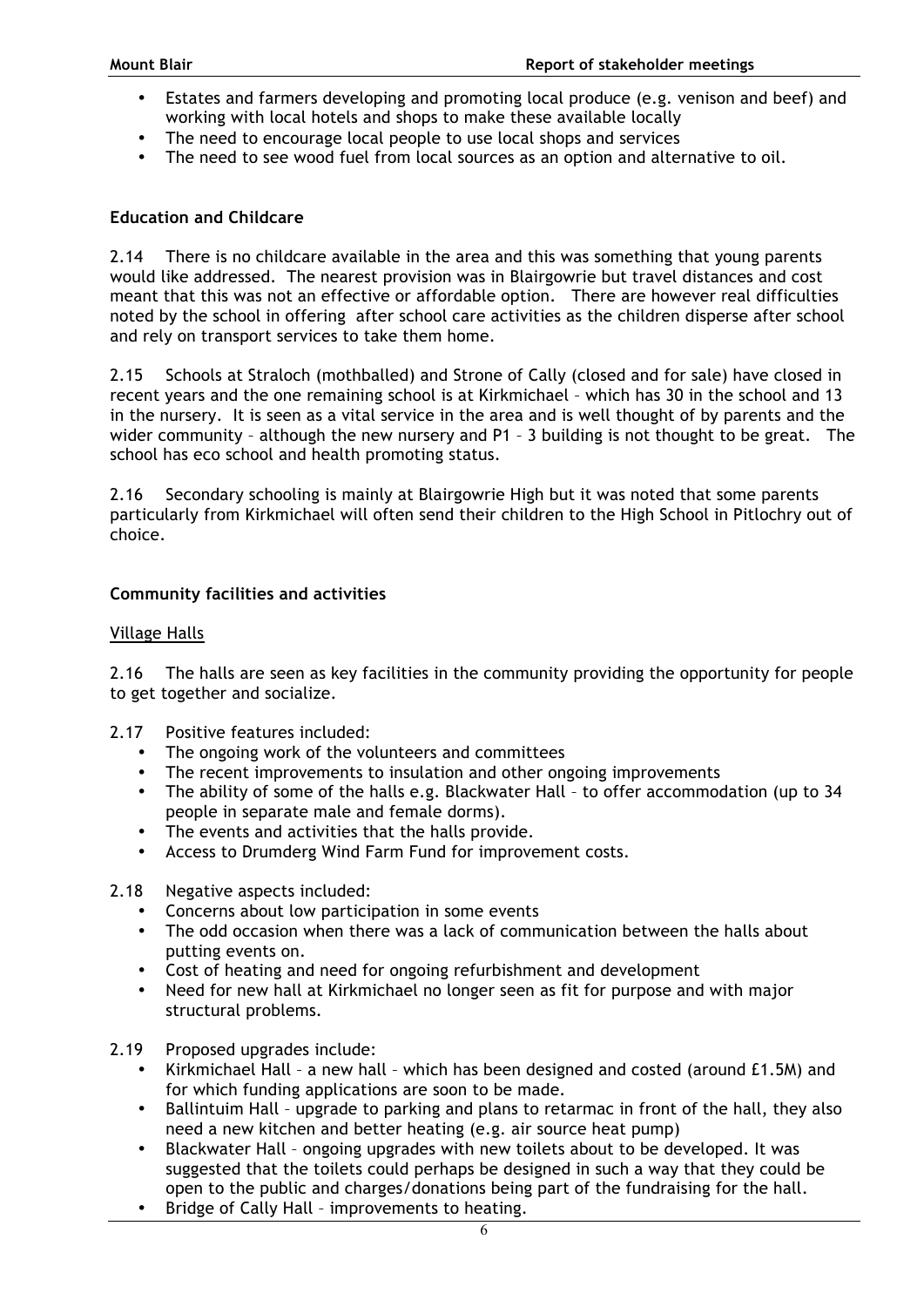### The Session House

2.20 There was unanimous support and liking for the Session House and the activities that it organizes.

### **Activities**

2.21 Activities mentioned by stakeholders included:

- Kirmichael Hall Youth Club (30 on the books and meets on Fridays), Coffee Tots (Meets Monday 10 -12 and has around 5 families attending but this will go up in number soon)
- Blackwater Hall Xmas Dance, Burns Supper, Quiz Night, BBQ, Concerts, Weddings, Whist Drive, Keep Fit - and then use of the accommodation by Perthshire Brass Band and Bikers Groups.
- Ballintuim 3 whist drives a year, country dances once a month.
- Bridge of Cally Keep fit class, SWRI to be reorganized and rebranded as Relaxed Rural, Cally Crafters (meet weekly with 20 or more people involved in knitting, weaving, textiles.

### **Roads, Traffic and Parking**

2.22 The issue raised most frequently was that of speeding motorbikes on the A93 – and the concerns over safety and noise. This was seen as an issue that adversely affected local people's quality of life and tourists driving through the area. Suggestions for dealing with this issue included speed cameras on the A93 and more policing.

2.23 Respondents also noted positive developments with Perth and Kinross taking action to lower speed limits in and around settlements and carrying out improvements on the Glenisla Road near the junction to the A93.

2.24 There was a desire to see the new speed signs in Ballintuim moved out to beyond the caravan park.

### **Services and Public Transport**

2.25 Comments from respondents included:

- Disappointment at the loss of the Heather Hopper Service offered through the Cairngorms National Park
- The need for better transport connections to Pitlochry
- The infrequent service to Blairgowrie from Glenshee.

2.26 Respondents in general noted that connections were better through to Blairgowrie than they were to Pitlochry. There was a desire to see better transport connections with Pitlochry for a variety of reasons. These included the increasing use of schools in Pitlochry, the desire to connect with inter city trains, and access to services offered in Pitlochry.

2.27 It was suggested by a number of respondents that a Community Mini Bus would be a good additional resource for the community to have to address some of the problems faced by a remote community and to facilitate access to services, facilities and activities outwith the area by local groups.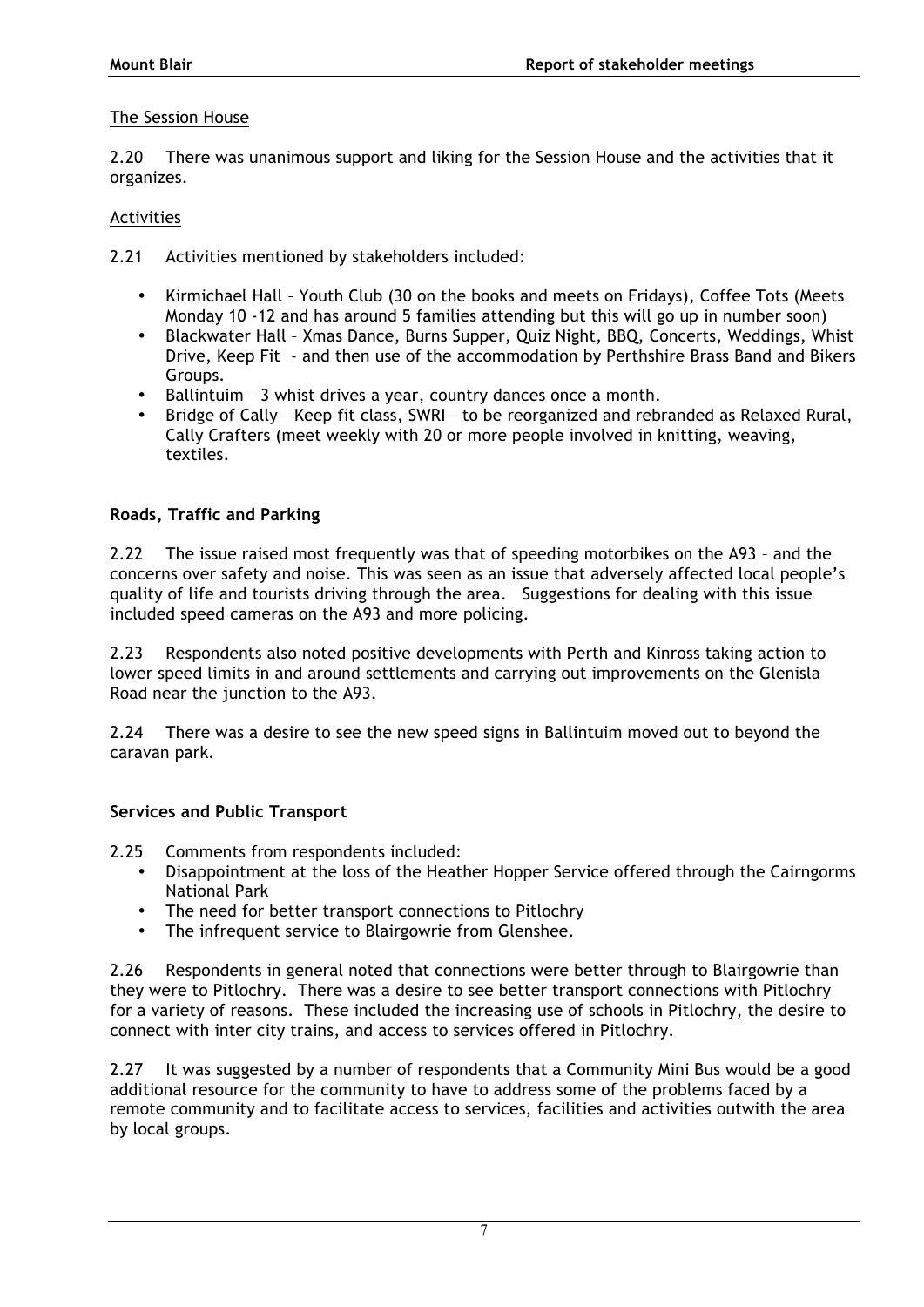# **Parks and Open Spaces**

2.28 The main formal park mentioned by stakeholders was the Bannerfield in Kirkmichael – although it was noted that this was owned privately and leased to Perth and Kinross Council. It is used by the school, and by the Gathering and Games.

2.29 There is also a small play area in Kirkmichael that stakeholders would like to see improved and increased in size.

2.30 Kirkmichael School has an old 'all weather pitch' that the school would like to see upgraded and more widely used by the community and visitors to the area e.g. for tennis in the summer.

2.31 It was felt that there was a a need for a more up to date all weather pitch (3G) that could be used for football and other sports – and that this could potentially be a further development linked to the proposed new Village Hall.

2.32 There is a local Village in Bloom Group in Kirkmichael that keep the area looking good and planted with flowers throughout the summer. There was thought to be a need for more volunteers to take part in this activity.

2.33 The car park in Kirkmichael over the bridge was seen as a great asset for the community – enabling people to stop and use the shop and hotel and enjoy the area.

### **Environment**

2.34 The environment in general is seen as the major asset in the area – its rivers, forests, farmland, moors and lochs – with many stakeholders talking about the beauty of the area and its tranquility and a desire not to see that ever lost.

*'the Glen is quiet and away from everyone and benefits from dark skies at night'.*

2.35 The main opportunity for improving the local economy and the fortunes of the community is seen as making best use of this asset – for walking, riding, cycling, stalking, fishing, shooting, geocaching, orienteering, photography, wildlife viewing and quality local produce.

2.36 In particular there was much discussion about the local forests and the feeling that more could be made of them for recreation and also as a source of local wood fuel. It is understood that the Community Trust with the support of the local councilors has put in a note of interest to purchase Kindrogan Forest with a view to realizing its potential as an asset for the community.

2.37 The development of the Cateran Trail was seen as a positive by many and the opportunity was identified to develop further path networks and links to e.g. Rob Roy Way at Pitlochry.

2.38 The big picture view – was to see the area as a HUB for a range of outdoor recreation and sport – both within the area and through the ability to connect to other areas (Blair Atholl, Linn of Dee, Glen Tilt). A possible 'brand' and niche for the area was thought to be 'gentler outdoor activity' compared to the more adrenalin fueled branding of Fort William - and there was seen to be an opportunity to tap into Perth and Kinross Councils aim to develop Perth and Kinross as a place renown for adventure tourism and outdoor recreation.

2.39 Craighall Gorge near Blairgowrie was also seen as having real potential as a visitor attraction for the area. It is the second deepest gorge in the UK after Cheddar Gorge. It was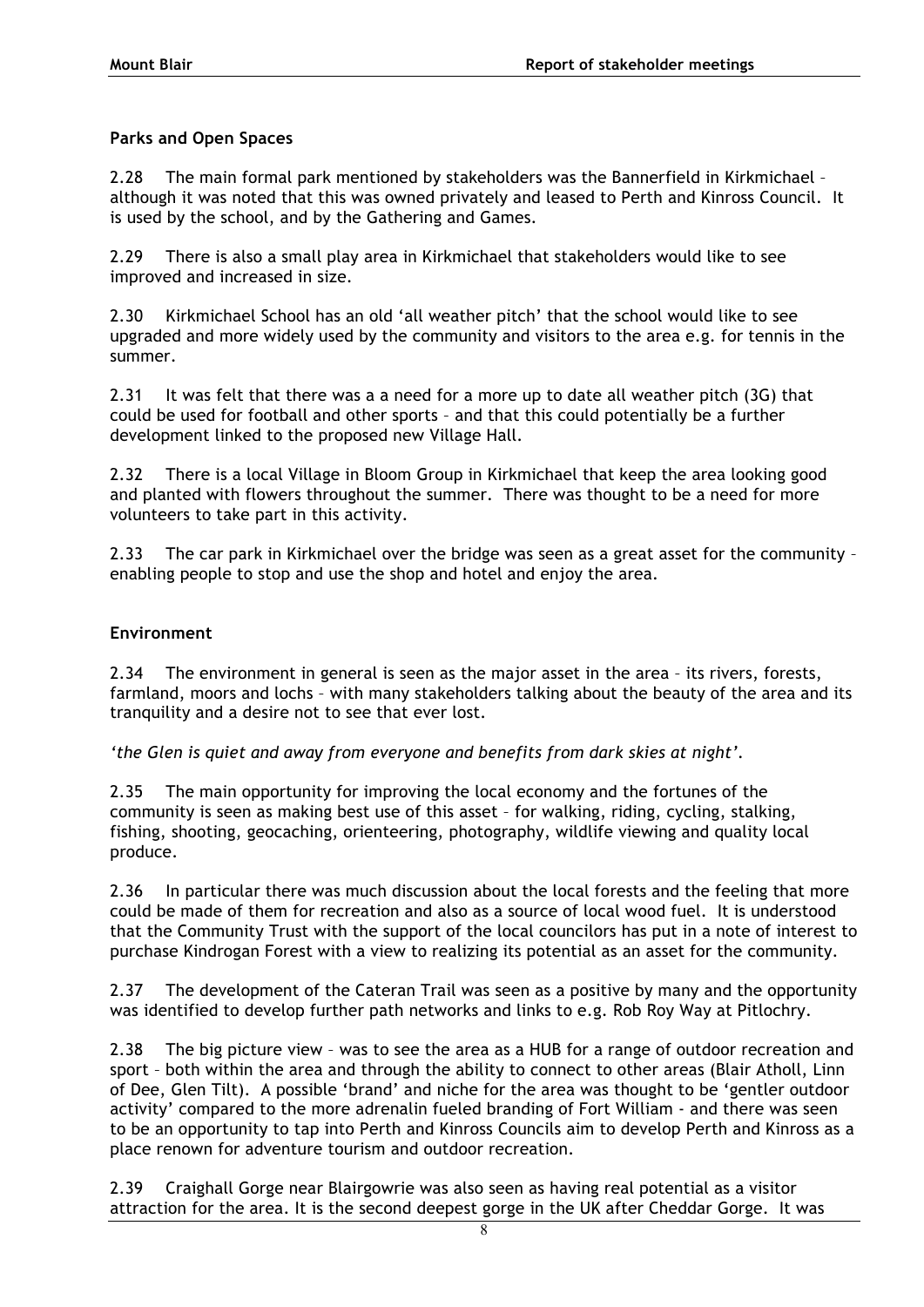noted that this would have to be carefully managed as it is a SSSI and would have to resolve real safety issues.

### **Heritage**

2.40 Stakeholders felt that more could be done in the area to celebrate and make visible the local heritage and history of the area. They thought that the proposed Archive Project by the Trust was a good idea, and also noted the importance of the archaeological dig in Glenshee. It was thought that a Glen Museum would be a good idea. A particular strength is thought to be the areas connection to cattle droving…………and this has recently been capitalized on with the Drovers Event held in the area.

### **Infrastructure and Utilities**

2.41 There is no mains gas in the area – with most people dependent on oil for fuel. There was support for the Trust's proposed approach to collective purchasing of oil and people were keen to see this progressed.

2.42 The need for toilets along A93 was also mentioned as a specific by several stakeholders e.g. *'wonder if the Blackwater Village Hall proposed new toilets could be made open to the public and help generate some income for the hall?'*

### **Communication**

2.43 Poor broadband and mobile phone reception was raised by almost all the stakeholders we talked to and is seen as a real weakness in the area.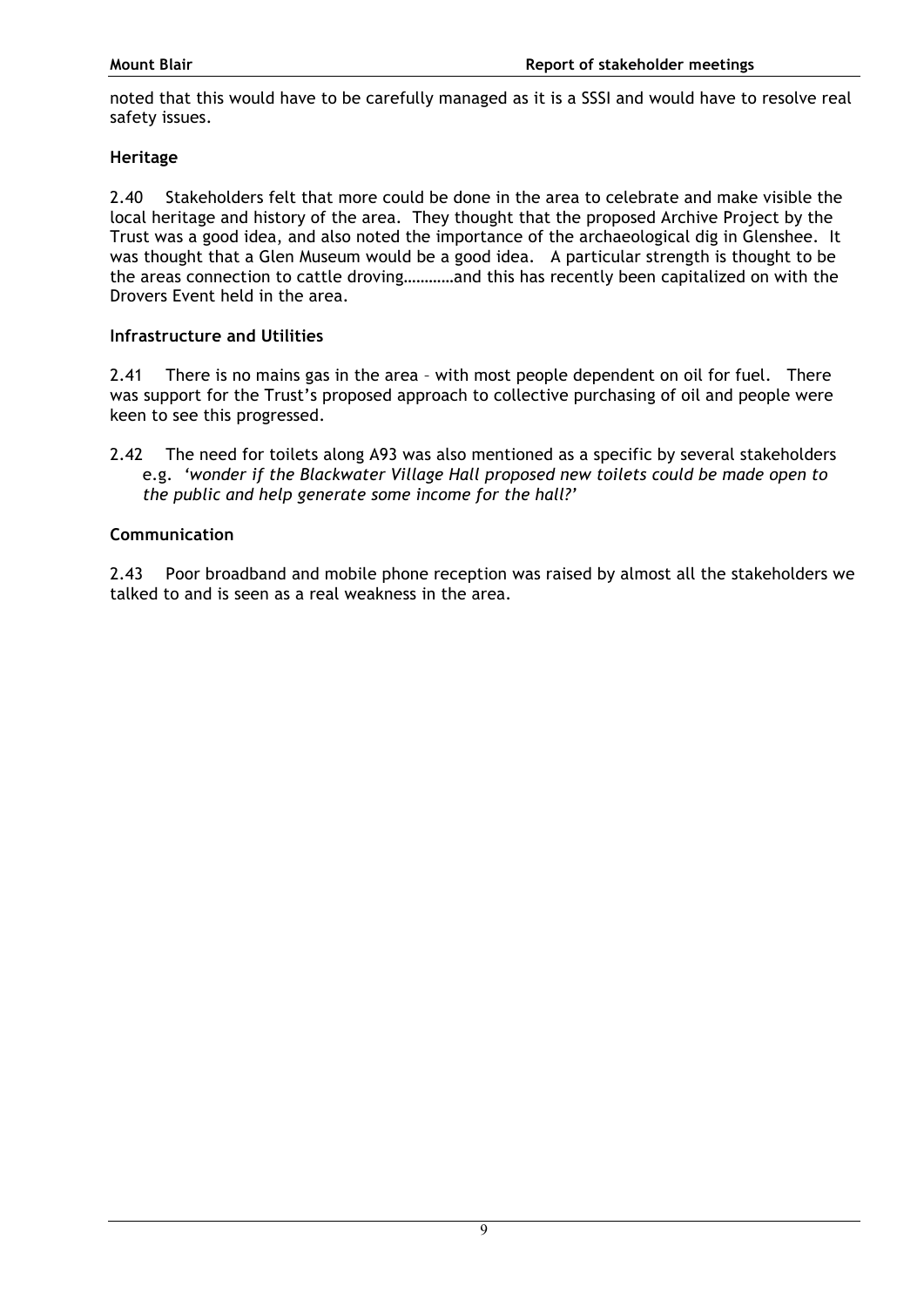| <b>WEAKNESSES</b><br><b>STRENGTHS</b><br><b>Community and housing</b><br><b>Community and housing</b><br>Declining and ageing population - not<br>Very central and good location for<br>visiting Perth, Royal Deeside, Pitlochry.<br>enough young families<br>Rejuvenation of Kirkmichael in last 10<br>High turnover in population<br>Less cohesive than in the past<br>years.<br>Change in population adversely affecting<br>New housing in Kirkmichael and in<br>Glenshee<br>existing groups (fire service, tug of war,<br>hall committees)<br>Growing number of second and holiday<br><b>Community facilities and activities</b><br>Good work of village halls and<br>homes<br>committees<br>Recent spate of burglaries<br>Work of the Session House to create a<br>sense of community and run classes and<br><b>Community facilities and activities</b><br><b>Condition of Kirkmichael Hall</b><br>activities<br>Local groups, activities and events<br>Need for ongoing upgrade and<br>Access to Drumderg Wind Farm<br>improvements to most village halls<br>Community Benefit Fund.<br>All weather surface at school not fit for use<br>Play area too small and not up to standard<br>Local economy<br>The Village Shops and Post Offices<br>Local economy<br>Decline in agriculture/land based<br>Estates taking positive action to develop<br>employment over the last 10 - 20 years<br>country sports, outdoor recreation,<br>Dependence on visitors income to sustain<br>visitor attractions, local produce and<br>other business activity<br>local shops and services throughout the<br>The existing hotels, self catering, B&Bs<br>year<br>including new businesses.<br>Decline in tourism linked to skiing<br>Visitor Centre, Kindrogan Field Centre<br>Area of the 'beaten track' and decline in<br>BEPTA and GTA working with Perth and<br>visitors to Royal Deeside<br><b>Kinross Council</b><br>Closure of hotels at Blackwater and<br>Cateran Trail bringing walkers in and<br>Dalrulzion and Drumore(Blacklunans)<br>related activities and events<br>Few places to stop in the area along the<br>Strathardle Agricultural Show and<br>A93<br>Not enough promotion of the area<br><b>Highland Games</b><br>Estate not encouraging new entrants or<br><b>Environment and Outdoor Recreation</b><br>activity that would benefit the Glens<br>Attractive outdoor environment - local<br>woods, rivers, lochs, forests, moor and<br><b>Environment and Outdoor Recreation</b><br>wildlife ideal for outdoor recreation and<br>Not developed and promoted as much as it<br>could be<br>country sports<br>Skiing at Glenshee<br>Decline in skiing in recent years due to<br>Development of the Cateran Trail and<br>changes in the climate.<br>other local walks - and related activities<br><b>Roads and traffic</b><br>and events (e.g. the YOMP)<br>Dalmunzie Golf Course and access to 7<br>Not a well known through route from A9 to<br>other nearby courses.<br>Royal Deeside<br>Existing businesses that promote<br>Motorbikes on the A93<br>activities and provide facilities<br>Some of the new speed limit signs in wrong<br>place | د.<br>Summary of Strengths, Weaknesses, Opportunities and Inreats |  |
|------------------------------------------------------------------------------------------------------------------------------------------------------------------------------------------------------------------------------------------------------------------------------------------------------------------------------------------------------------------------------------------------------------------------------------------------------------------------------------------------------------------------------------------------------------------------------------------------------------------------------------------------------------------------------------------------------------------------------------------------------------------------------------------------------------------------------------------------------------------------------------------------------------------------------------------------------------------------------------------------------------------------------------------------------------------------------------------------------------------------------------------------------------------------------------------------------------------------------------------------------------------------------------------------------------------------------------------------------------------------------------------------------------------------------------------------------------------------------------------------------------------------------------------------------------------------------------------------------------------------------------------------------------------------------------------------------------------------------------------------------------------------------------------------------------------------------------------------------------------------------------------------------------------------------------------------------------------------------------------------------------------------------------------------------------------------------------------------------------------------------------------------------------------------------------------------------------------------------------------------------------------------------------------------------------------------------------------------------------------------------------------------------------------------------------------------------------------------------------------------------------------------------------------------------------------------------------------------------------------------------------------------------------------------------------------------------------------------------------------------------------------------------------------------------------------------------------------------------------------------------------------------------------------------------------------------------------------------------------------------------------------------------------------------------------------------------------------------------------------------------------------------------------|-------------------------------------------------------------------|--|
|                                                                                                                                                                                                                                                                                                                                                                                                                                                                                                                                                                                                                                                                                                                                                                                                                                                                                                                                                                                                                                                                                                                                                                                                                                                                                                                                                                                                                                                                                                                                                                                                                                                                                                                                                                                                                                                                                                                                                                                                                                                                                                                                                                                                                                                                                                                                                                                                                                                                                                                                                                                                                                                                                                                                                                                                                                                                                                                                                                                                                                                                                                                                                            |                                                                   |  |
|                                                                                                                                                                                                                                                                                                                                                                                                                                                                                                                                                                                                                                                                                                                                                                                                                                                                                                                                                                                                                                                                                                                                                                                                                                                                                                                                                                                                                                                                                                                                                                                                                                                                                                                                                                                                                                                                                                                                                                                                                                                                                                                                                                                                                                                                                                                                                                                                                                                                                                                                                                                                                                                                                                                                                                                                                                                                                                                                                                                                                                                                                                                                                            |                                                                   |  |
|                                                                                                                                                                                                                                                                                                                                                                                                                                                                                                                                                                                                                                                                                                                                                                                                                                                                                                                                                                                                                                                                                                                                                                                                                                                                                                                                                                                                                                                                                                                                                                                                                                                                                                                                                                                                                                                                                                                                                                                                                                                                                                                                                                                                                                                                                                                                                                                                                                                                                                                                                                                                                                                                                                                                                                                                                                                                                                                                                                                                                                                                                                                                                            |                                                                   |  |
|                                                                                                                                                                                                                                                                                                                                                                                                                                                                                                                                                                                                                                                                                                                                                                                                                                                                                                                                                                                                                                                                                                                                                                                                                                                                                                                                                                                                                                                                                                                                                                                                                                                                                                                                                                                                                                                                                                                                                                                                                                                                                                                                                                                                                                                                                                                                                                                                                                                                                                                                                                                                                                                                                                                                                                                                                                                                                                                                                                                                                                                                                                                                                            |                                                                   |  |
|                                                                                                                                                                                                                                                                                                                                                                                                                                                                                                                                                                                                                                                                                                                                                                                                                                                                                                                                                                                                                                                                                                                                                                                                                                                                                                                                                                                                                                                                                                                                                                                                                                                                                                                                                                                                                                                                                                                                                                                                                                                                                                                                                                                                                                                                                                                                                                                                                                                                                                                                                                                                                                                                                                                                                                                                                                                                                                                                                                                                                                                                                                                                                            |                                                                   |  |
|                                                                                                                                                                                                                                                                                                                                                                                                                                                                                                                                                                                                                                                                                                                                                                                                                                                                                                                                                                                                                                                                                                                                                                                                                                                                                                                                                                                                                                                                                                                                                                                                                                                                                                                                                                                                                                                                                                                                                                                                                                                                                                                                                                                                                                                                                                                                                                                                                                                                                                                                                                                                                                                                                                                                                                                                                                                                                                                                                                                                                                                                                                                                                            |                                                                   |  |
|                                                                                                                                                                                                                                                                                                                                                                                                                                                                                                                                                                                                                                                                                                                                                                                                                                                                                                                                                                                                                                                                                                                                                                                                                                                                                                                                                                                                                                                                                                                                                                                                                                                                                                                                                                                                                                                                                                                                                                                                                                                                                                                                                                                                                                                                                                                                                                                                                                                                                                                                                                                                                                                                                                                                                                                                                                                                                                                                                                                                                                                                                                                                                            |                                                                   |  |
|                                                                                                                                                                                                                                                                                                                                                                                                                                                                                                                                                                                                                                                                                                                                                                                                                                                                                                                                                                                                                                                                                                                                                                                                                                                                                                                                                                                                                                                                                                                                                                                                                                                                                                                                                                                                                                                                                                                                                                                                                                                                                                                                                                                                                                                                                                                                                                                                                                                                                                                                                                                                                                                                                                                                                                                                                                                                                                                                                                                                                                                                                                                                                            |                                                                   |  |
|                                                                                                                                                                                                                                                                                                                                                                                                                                                                                                                                                                                                                                                                                                                                                                                                                                                                                                                                                                                                                                                                                                                                                                                                                                                                                                                                                                                                                                                                                                                                                                                                                                                                                                                                                                                                                                                                                                                                                                                                                                                                                                                                                                                                                                                                                                                                                                                                                                                                                                                                                                                                                                                                                                                                                                                                                                                                                                                                                                                                                                                                                                                                                            |                                                                   |  |
|                                                                                                                                                                                                                                                                                                                                                                                                                                                                                                                                                                                                                                                                                                                                                                                                                                                                                                                                                                                                                                                                                                                                                                                                                                                                                                                                                                                                                                                                                                                                                                                                                                                                                                                                                                                                                                                                                                                                                                                                                                                                                                                                                                                                                                                                                                                                                                                                                                                                                                                                                                                                                                                                                                                                                                                                                                                                                                                                                                                                                                                                                                                                                            |                                                                   |  |
|                                                                                                                                                                                                                                                                                                                                                                                                                                                                                                                                                                                                                                                                                                                                                                                                                                                                                                                                                                                                                                                                                                                                                                                                                                                                                                                                                                                                                                                                                                                                                                                                                                                                                                                                                                                                                                                                                                                                                                                                                                                                                                                                                                                                                                                                                                                                                                                                                                                                                                                                                                                                                                                                                                                                                                                                                                                                                                                                                                                                                                                                                                                                                            |                                                                   |  |
|                                                                                                                                                                                                                                                                                                                                                                                                                                                                                                                                                                                                                                                                                                                                                                                                                                                                                                                                                                                                                                                                                                                                                                                                                                                                                                                                                                                                                                                                                                                                                                                                                                                                                                                                                                                                                                                                                                                                                                                                                                                                                                                                                                                                                                                                                                                                                                                                                                                                                                                                                                                                                                                                                                                                                                                                                                                                                                                                                                                                                                                                                                                                                            |                                                                   |  |
|                                                                                                                                                                                                                                                                                                                                                                                                                                                                                                                                                                                                                                                                                                                                                                                                                                                                                                                                                                                                                                                                                                                                                                                                                                                                                                                                                                                                                                                                                                                                                                                                                                                                                                                                                                                                                                                                                                                                                                                                                                                                                                                                                                                                                                                                                                                                                                                                                                                                                                                                                                                                                                                                                                                                                                                                                                                                                                                                                                                                                                                                                                                                                            |                                                                   |  |
|                                                                                                                                                                                                                                                                                                                                                                                                                                                                                                                                                                                                                                                                                                                                                                                                                                                                                                                                                                                                                                                                                                                                                                                                                                                                                                                                                                                                                                                                                                                                                                                                                                                                                                                                                                                                                                                                                                                                                                                                                                                                                                                                                                                                                                                                                                                                                                                                                                                                                                                                                                                                                                                                                                                                                                                                                                                                                                                                                                                                                                                                                                                                                            |                                                                   |  |
|                                                                                                                                                                                                                                                                                                                                                                                                                                                                                                                                                                                                                                                                                                                                                                                                                                                                                                                                                                                                                                                                                                                                                                                                                                                                                                                                                                                                                                                                                                                                                                                                                                                                                                                                                                                                                                                                                                                                                                                                                                                                                                                                                                                                                                                                                                                                                                                                                                                                                                                                                                                                                                                                                                                                                                                                                                                                                                                                                                                                                                                                                                                                                            |                                                                   |  |
|                                                                                                                                                                                                                                                                                                                                                                                                                                                                                                                                                                                                                                                                                                                                                                                                                                                                                                                                                                                                                                                                                                                                                                                                                                                                                                                                                                                                                                                                                                                                                                                                                                                                                                                                                                                                                                                                                                                                                                                                                                                                                                                                                                                                                                                                                                                                                                                                                                                                                                                                                                                                                                                                                                                                                                                                                                                                                                                                                                                                                                                                                                                                                            |                                                                   |  |
|                                                                                                                                                                                                                                                                                                                                                                                                                                                                                                                                                                                                                                                                                                                                                                                                                                                                                                                                                                                                                                                                                                                                                                                                                                                                                                                                                                                                                                                                                                                                                                                                                                                                                                                                                                                                                                                                                                                                                                                                                                                                                                                                                                                                                                                                                                                                                                                                                                                                                                                                                                                                                                                                                                                                                                                                                                                                                                                                                                                                                                                                                                                                                            |                                                                   |  |
|                                                                                                                                                                                                                                                                                                                                                                                                                                                                                                                                                                                                                                                                                                                                                                                                                                                                                                                                                                                                                                                                                                                                                                                                                                                                                                                                                                                                                                                                                                                                                                                                                                                                                                                                                                                                                                                                                                                                                                                                                                                                                                                                                                                                                                                                                                                                                                                                                                                                                                                                                                                                                                                                                                                                                                                                                                                                                                                                                                                                                                                                                                                                                            |                                                                   |  |
|                                                                                                                                                                                                                                                                                                                                                                                                                                                                                                                                                                                                                                                                                                                                                                                                                                                                                                                                                                                                                                                                                                                                                                                                                                                                                                                                                                                                                                                                                                                                                                                                                                                                                                                                                                                                                                                                                                                                                                                                                                                                                                                                                                                                                                                                                                                                                                                                                                                                                                                                                                                                                                                                                                                                                                                                                                                                                                                                                                                                                                                                                                                                                            |                                                                   |  |
|                                                                                                                                                                                                                                                                                                                                                                                                                                                                                                                                                                                                                                                                                                                                                                                                                                                                                                                                                                                                                                                                                                                                                                                                                                                                                                                                                                                                                                                                                                                                                                                                                                                                                                                                                                                                                                                                                                                                                                                                                                                                                                                                                                                                                                                                                                                                                                                                                                                                                                                                                                                                                                                                                                                                                                                                                                                                                                                                                                                                                                                                                                                                                            |                                                                   |  |
|                                                                                                                                                                                                                                                                                                                                                                                                                                                                                                                                                                                                                                                                                                                                                                                                                                                                                                                                                                                                                                                                                                                                                                                                                                                                                                                                                                                                                                                                                                                                                                                                                                                                                                                                                                                                                                                                                                                                                                                                                                                                                                                                                                                                                                                                                                                                                                                                                                                                                                                                                                                                                                                                                                                                                                                                                                                                                                                                                                                                                                                                                                                                                            |                                                                   |  |
|                                                                                                                                                                                                                                                                                                                                                                                                                                                                                                                                                                                                                                                                                                                                                                                                                                                                                                                                                                                                                                                                                                                                                                                                                                                                                                                                                                                                                                                                                                                                                                                                                                                                                                                                                                                                                                                                                                                                                                                                                                                                                                                                                                                                                                                                                                                                                                                                                                                                                                                                                                                                                                                                                                                                                                                                                                                                                                                                                                                                                                                                                                                                                            |                                                                   |  |
|                                                                                                                                                                                                                                                                                                                                                                                                                                                                                                                                                                                                                                                                                                                                                                                                                                                                                                                                                                                                                                                                                                                                                                                                                                                                                                                                                                                                                                                                                                                                                                                                                                                                                                                                                                                                                                                                                                                                                                                                                                                                                                                                                                                                                                                                                                                                                                                                                                                                                                                                                                                                                                                                                                                                                                                                                                                                                                                                                                                                                                                                                                                                                            |                                                                   |  |
|                                                                                                                                                                                                                                                                                                                                                                                                                                                                                                                                                                                                                                                                                                                                                                                                                                                                                                                                                                                                                                                                                                                                                                                                                                                                                                                                                                                                                                                                                                                                                                                                                                                                                                                                                                                                                                                                                                                                                                                                                                                                                                                                                                                                                                                                                                                                                                                                                                                                                                                                                                                                                                                                                                                                                                                                                                                                                                                                                                                                                                                                                                                                                            |                                                                   |  |
|                                                                                                                                                                                                                                                                                                                                                                                                                                                                                                                                                                                                                                                                                                                                                                                                                                                                                                                                                                                                                                                                                                                                                                                                                                                                                                                                                                                                                                                                                                                                                                                                                                                                                                                                                                                                                                                                                                                                                                                                                                                                                                                                                                                                                                                                                                                                                                                                                                                                                                                                                                                                                                                                                                                                                                                                                                                                                                                                                                                                                                                                                                                                                            |                                                                   |  |
|                                                                                                                                                                                                                                                                                                                                                                                                                                                                                                                                                                                                                                                                                                                                                                                                                                                                                                                                                                                                                                                                                                                                                                                                                                                                                                                                                                                                                                                                                                                                                                                                                                                                                                                                                                                                                                                                                                                                                                                                                                                                                                                                                                                                                                                                                                                                                                                                                                                                                                                                                                                                                                                                                                                                                                                                                                                                                                                                                                                                                                                                                                                                                            |                                                                   |  |
|                                                                                                                                                                                                                                                                                                                                                                                                                                                                                                                                                                                                                                                                                                                                                                                                                                                                                                                                                                                                                                                                                                                                                                                                                                                                                                                                                                                                                                                                                                                                                                                                                                                                                                                                                                                                                                                                                                                                                                                                                                                                                                                                                                                                                                                                                                                                                                                                                                                                                                                                                                                                                                                                                                                                                                                                                                                                                                                                                                                                                                                                                                                                                            |                                                                   |  |
|                                                                                                                                                                                                                                                                                                                                                                                                                                                                                                                                                                                                                                                                                                                                                                                                                                                                                                                                                                                                                                                                                                                                                                                                                                                                                                                                                                                                                                                                                                                                                                                                                                                                                                                                                                                                                                                                                                                                                                                                                                                                                                                                                                                                                                                                                                                                                                                                                                                                                                                                                                                                                                                                                                                                                                                                                                                                                                                                                                                                                                                                                                                                                            |                                                                   |  |
|                                                                                                                                                                                                                                                                                                                                                                                                                                                                                                                                                                                                                                                                                                                                                                                                                                                                                                                                                                                                                                                                                                                                                                                                                                                                                                                                                                                                                                                                                                                                                                                                                                                                                                                                                                                                                                                                                                                                                                                                                                                                                                                                                                                                                                                                                                                                                                                                                                                                                                                                                                                                                                                                                                                                                                                                                                                                                                                                                                                                                                                                                                                                                            |                                                                   |  |
|                                                                                                                                                                                                                                                                                                                                                                                                                                                                                                                                                                                                                                                                                                                                                                                                                                                                                                                                                                                                                                                                                                                                                                                                                                                                                                                                                                                                                                                                                                                                                                                                                                                                                                                                                                                                                                                                                                                                                                                                                                                                                                                                                                                                                                                                                                                                                                                                                                                                                                                                                                                                                                                                                                                                                                                                                                                                                                                                                                                                                                                                                                                                                            |                                                                   |  |
|                                                                                                                                                                                                                                                                                                                                                                                                                                                                                                                                                                                                                                                                                                                                                                                                                                                                                                                                                                                                                                                                                                                                                                                                                                                                                                                                                                                                                                                                                                                                                                                                                                                                                                                                                                                                                                                                                                                                                                                                                                                                                                                                                                                                                                                                                                                                                                                                                                                                                                                                                                                                                                                                                                                                                                                                                                                                                                                                                                                                                                                                                                                                                            |                                                                   |  |
|                                                                                                                                                                                                                                                                                                                                                                                                                                                                                                                                                                                                                                                                                                                                                                                                                                                                                                                                                                                                                                                                                                                                                                                                                                                                                                                                                                                                                                                                                                                                                                                                                                                                                                                                                                                                                                                                                                                                                                                                                                                                                                                                                                                                                                                                                                                                                                                                                                                                                                                                                                                                                                                                                                                                                                                                                                                                                                                                                                                                                                                                                                                                                            |                                                                   |  |
|                                                                                                                                                                                                                                                                                                                                                                                                                                                                                                                                                                                                                                                                                                                                                                                                                                                                                                                                                                                                                                                                                                                                                                                                                                                                                                                                                                                                                                                                                                                                                                                                                                                                                                                                                                                                                                                                                                                                                                                                                                                                                                                                                                                                                                                                                                                                                                                                                                                                                                                                                                                                                                                                                                                                                                                                                                                                                                                                                                                                                                                                                                                                                            |                                                                   |  |
|                                                                                                                                                                                                                                                                                                                                                                                                                                                                                                                                                                                                                                                                                                                                                                                                                                                                                                                                                                                                                                                                                                                                                                                                                                                                                                                                                                                                                                                                                                                                                                                                                                                                                                                                                                                                                                                                                                                                                                                                                                                                                                                                                                                                                                                                                                                                                                                                                                                                                                                                                                                                                                                                                                                                                                                                                                                                                                                                                                                                                                                                                                                                                            |                                                                   |  |
|                                                                                                                                                                                                                                                                                                                                                                                                                                                                                                                                                                                                                                                                                                                                                                                                                                                                                                                                                                                                                                                                                                                                                                                                                                                                                                                                                                                                                                                                                                                                                                                                                                                                                                                                                                                                                                                                                                                                                                                                                                                                                                                                                                                                                                                                                                                                                                                                                                                                                                                                                                                                                                                                                                                                                                                                                                                                                                                                                                                                                                                                                                                                                            |                                                                   |  |
|                                                                                                                                                                                                                                                                                                                                                                                                                                                                                                                                                                                                                                                                                                                                                                                                                                                                                                                                                                                                                                                                                                                                                                                                                                                                                                                                                                                                                                                                                                                                                                                                                                                                                                                                                                                                                                                                                                                                                                                                                                                                                                                                                                                                                                                                                                                                                                                                                                                                                                                                                                                                                                                                                                                                                                                                                                                                                                                                                                                                                                                                                                                                                            |                                                                   |  |
|                                                                                                                                                                                                                                                                                                                                                                                                                                                                                                                                                                                                                                                                                                                                                                                                                                                                                                                                                                                                                                                                                                                                                                                                                                                                                                                                                                                                                                                                                                                                                                                                                                                                                                                                                                                                                                                                                                                                                                                                                                                                                                                                                                                                                                                                                                                                                                                                                                                                                                                                                                                                                                                                                                                                                                                                                                                                                                                                                                                                                                                                                                                                                            |                                                                   |  |
|                                                                                                                                                                                                                                                                                                                                                                                                                                                                                                                                                                                                                                                                                                                                                                                                                                                                                                                                                                                                                                                                                                                                                                                                                                                                                                                                                                                                                                                                                                                                                                                                                                                                                                                                                                                                                                                                                                                                                                                                                                                                                                                                                                                                                                                                                                                                                                                                                                                                                                                                                                                                                                                                                                                                                                                                                                                                                                                                                                                                                                                                                                                                                            |                                                                   |  |
|                                                                                                                                                                                                                                                                                                                                                                                                                                                                                                                                                                                                                                                                                                                                                                                                                                                                                                                                                                                                                                                                                                                                                                                                                                                                                                                                                                                                                                                                                                                                                                                                                                                                                                                                                                                                                                                                                                                                                                                                                                                                                                                                                                                                                                                                                                                                                                                                                                                                                                                                                                                                                                                                                                                                                                                                                                                                                                                                                                                                                                                                                                                                                            |                                                                   |  |
|                                                                                                                                                                                                                                                                                                                                                                                                                                                                                                                                                                                                                                                                                                                                                                                                                                                                                                                                                                                                                                                                                                                                                                                                                                                                                                                                                                                                                                                                                                                                                                                                                                                                                                                                                                                                                                                                                                                                                                                                                                                                                                                                                                                                                                                                                                                                                                                                                                                                                                                                                                                                                                                                                                                                                                                                                                                                                                                                                                                                                                                                                                                                                            |                                                                   |  |
|                                                                                                                                                                                                                                                                                                                                                                                                                                                                                                                                                                                                                                                                                                                                                                                                                                                                                                                                                                                                                                                                                                                                                                                                                                                                                                                                                                                                                                                                                                                                                                                                                                                                                                                                                                                                                                                                                                                                                                                                                                                                                                                                                                                                                                                                                                                                                                                                                                                                                                                                                                                                                                                                                                                                                                                                                                                                                                                                                                                                                                                                                                                                                            |                                                                   |  |
|                                                                                                                                                                                                                                                                                                                                                                                                                                                                                                                                                                                                                                                                                                                                                                                                                                                                                                                                                                                                                                                                                                                                                                                                                                                                                                                                                                                                                                                                                                                                                                                                                                                                                                                                                                                                                                                                                                                                                                                                                                                                                                                                                                                                                                                                                                                                                                                                                                                                                                                                                                                                                                                                                                                                                                                                                                                                                                                                                                                                                                                                                                                                                            |                                                                   |  |
|                                                                                                                                                                                                                                                                                                                                                                                                                                                                                                                                                                                                                                                                                                                                                                                                                                                                                                                                                                                                                                                                                                                                                                                                                                                                                                                                                                                                                                                                                                                                                                                                                                                                                                                                                                                                                                                                                                                                                                                                                                                                                                                                                                                                                                                                                                                                                                                                                                                                                                                                                                                                                                                                                                                                                                                                                                                                                                                                                                                                                                                                                                                                                            |                                                                   |  |
|                                                                                                                                                                                                                                                                                                                                                                                                                                                                                                                                                                                                                                                                                                                                                                                                                                                                                                                                                                                                                                                                                                                                                                                                                                                                                                                                                                                                                                                                                                                                                                                                                                                                                                                                                                                                                                                                                                                                                                                                                                                                                                                                                                                                                                                                                                                                                                                                                                                                                                                                                                                                                                                                                                                                                                                                                                                                                                                                                                                                                                                                                                                                                            |                                                                   |  |
|                                                                                                                                                                                                                                                                                                                                                                                                                                                                                                                                                                                                                                                                                                                                                                                                                                                                                                                                                                                                                                                                                                                                                                                                                                                                                                                                                                                                                                                                                                                                                                                                                                                                                                                                                                                                                                                                                                                                                                                                                                                                                                                                                                                                                                                                                                                                                                                                                                                                                                                                                                                                                                                                                                                                                                                                                                                                                                                                                                                                                                                                                                                                                            |                                                                   |  |
|                                                                                                                                                                                                                                                                                                                                                                                                                                                                                                                                                                                                                                                                                                                                                                                                                                                                                                                                                                                                                                                                                                                                                                                                                                                                                                                                                                                                                                                                                                                                                                                                                                                                                                                                                                                                                                                                                                                                                                                                                                                                                                                                                                                                                                                                                                                                                                                                                                                                                                                                                                                                                                                                                                                                                                                                                                                                                                                                                                                                                                                                                                                                                            |                                                                   |  |
|                                                                                                                                                                                                                                                                                                                                                                                                                                                                                                                                                                                                                                                                                                                                                                                                                                                                                                                                                                                                                                                                                                                                                                                                                                                                                                                                                                                                                                                                                                                                                                                                                                                                                                                                                                                                                                                                                                                                                                                                                                                                                                                                                                                                                                                                                                                                                                                                                                                                                                                                                                                                                                                                                                                                                                                                                                                                                                                                                                                                                                                                                                                                                            |                                                                   |  |
|                                                                                                                                                                                                                                                                                                                                                                                                                                                                                                                                                                                                                                                                                                                                                                                                                                                                                                                                                                                                                                                                                                                                                                                                                                                                                                                                                                                                                                                                                                                                                                                                                                                                                                                                                                                                                                                                                                                                                                                                                                                                                                                                                                                                                                                                                                                                                                                                                                                                                                                                                                                                                                                                                                                                                                                                                                                                                                                                                                                                                                                                                                                                                            |                                                                   |  |
|                                                                                                                                                                                                                                                                                                                                                                                                                                                                                                                                                                                                                                                                                                                                                                                                                                                                                                                                                                                                                                                                                                                                                                                                                                                                                                                                                                                                                                                                                                                                                                                                                                                                                                                                                                                                                                                                                                                                                                                                                                                                                                                                                                                                                                                                                                                                                                                                                                                                                                                                                                                                                                                                                                                                                                                                                                                                                                                                                                                                                                                                                                                                                            |                                                                   |  |
|                                                                                                                                                                                                                                                                                                                                                                                                                                                                                                                                                                                                                                                                                                                                                                                                                                                                                                                                                                                                                                                                                                                                                                                                                                                                                                                                                                                                                                                                                                                                                                                                                                                                                                                                                                                                                                                                                                                                                                                                                                                                                                                                                                                                                                                                                                                                                                                                                                                                                                                                                                                                                                                                                                                                                                                                                                                                                                                                                                                                                                                                                                                                                            | <b>Roads and Parking</b>                                          |  |
| Not enough places to stop (lay by/picnic<br>New traffic calming<br>sites/toilets/interpretation) along the A93.                                                                                                                                                                                                                                                                                                                                                                                                                                                                                                                                                                                                                                                                                                                                                                                                                                                                                                                                                                                                                                                                                                                                                                                                                                                                                                                                                                                                                                                                                                                                                                                                                                                                                                                                                                                                                                                                                                                                                                                                                                                                                                                                                                                                                                                                                                                                                                                                                                                                                                                                                                                                                                                                                                                                                                                                                                                                                                                                                                                                                                            |                                                                   |  |
| Work on junction between A93 and                                                                                                                                                                                                                                                                                                                                                                                                                                                                                                                                                                                                                                                                                                                                                                                                                                                                                                                                                                                                                                                                                                                                                                                                                                                                                                                                                                                                                                                                                                                                                                                                                                                                                                                                                                                                                                                                                                                                                                                                                                                                                                                                                                                                                                                                                                                                                                                                                                                                                                                                                                                                                                                                                                                                                                                                                                                                                                                                                                                                                                                                                                                           |                                                                   |  |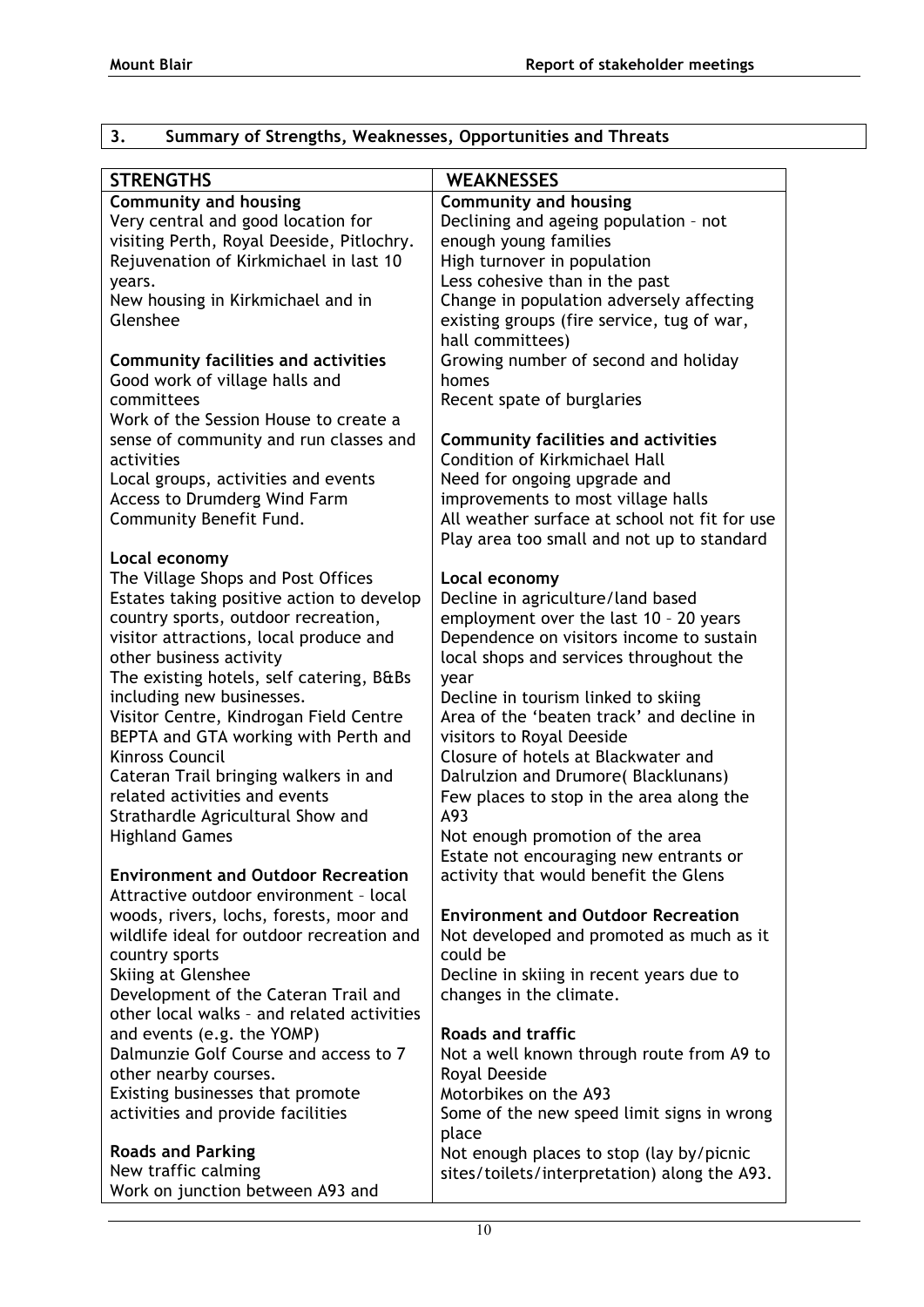| Glenisla road<br>Services and transport<br>The preschool nursery and the school<br>Bus to Blairgowrie from Kirkmichael and<br>Glenshee<br>Volunteer Fire Service in both Glens<br>Improved transport links to Blairgowrie<br>Heritage<br>Remains of old settlements<br><b>General Wade Road</b><br>Ancient meeting place of the Clan<br><b>MacThomas</b> | Services and transport<br>Loss of primary schools<br>Transport links to Pitlochry and onward<br>Lack of childcare<br>Volunteer fire service in Glenshee short of<br>volunteers.<br>Difficult to get access to services outwith<br>the area without your own transport<br><b>Heritage</b><br>Not enough done to display and promote<br>local heritage.<br>Infrastructure/utilities/communication<br>Poor Broadband<br>Poor mobile phone reception<br>Dependence on oil |
|----------------------------------------------------------------------------------------------------------------------------------------------------------------------------------------------------------------------------------------------------------------------------------------------------------------------------------------------------------|-----------------------------------------------------------------------------------------------------------------------------------------------------------------------------------------------------------------------------------------------------------------------------------------------------------------------------------------------------------------------------------------------------------------------------------------------------------------------|
|                                                                                                                                                                                                                                                                                                                                                          | Recent study shows that area not<br>particularly suitable for micro hydro<br>schemes.                                                                                                                                                                                                                                                                                                                                                                                 |
| <b>OPPORTUNITIES</b>                                                                                                                                                                                                                                                                                                                                     | <b>THREATS</b>                                                                                                                                                                                                                                                                                                                                                                                                                                                        |
| Local economy                                                                                                                                                                                                                                                                                                                                            | <b>Local Economy</b>                                                                                                                                                                                                                                                                                                                                                                                                                                                  |
| Development and promotion of the area                                                                                                                                                                                                                                                                                                                    | Area continues to be by passed and not                                                                                                                                                                                                                                                                                                                                                                                                                                |
| as a HUB for outdoor recreation and                                                                                                                                                                                                                                                                                                                      | know about                                                                                                                                                                                                                                                                                                                                                                                                                                                            |
| country sports<br>Promote existing businesses and                                                                                                                                                                                                                                                                                                        | Continued climate change adversely                                                                                                                                                                                                                                                                                                                                                                                                                                    |
| activities and the area                                                                                                                                                                                                                                                                                                                                  | affecting skiing<br>Decline in tourism                                                                                                                                                                                                                                                                                                                                                                                                                                |
| Redevelop Blackwater Inn in partnership                                                                                                                                                                                                                                                                                                                  | Fragile economy could loose more hotels,                                                                                                                                                                                                                                                                                                                                                                                                                              |
| with owners                                                                                                                                                                                                                                                                                                                                              | facilities, services.                                                                                                                                                                                                                                                                                                                                                                                                                                                 |
| More promotion and signage of the area                                                                                                                                                                                                                                                                                                                   |                                                                                                                                                                                                                                                                                                                                                                                                                                                                       |
| Develop workspace/workshops for local                                                                                                                                                                                                                                                                                                                    | <b>Community and housing</b>                                                                                                                                                                                                                                                                                                                                                                                                                                          |
| businesses                                                                                                                                                                                                                                                                                                                                               | Decline in community cohesion                                                                                                                                                                                                                                                                                                                                                                                                                                         |
| Community Use of old schools for<br>workshops/bunkhouses/tea room                                                                                                                                                                                                                                                                                        | People unable to make a living in the area -<br>leaving                                                                                                                                                                                                                                                                                                                                                                                                               |
|                                                                                                                                                                                                                                                                                                                                                          | Declining and ageing population                                                                                                                                                                                                                                                                                                                                                                                                                                       |
| <b>Environment</b>                                                                                                                                                                                                                                                                                                                                       | Continuing increase in                                                                                                                                                                                                                                                                                                                                                                                                                                                |
| Develop partnership working between                                                                                                                                                                                                                                                                                                                      | second/holiday/empty property                                                                                                                                                                                                                                                                                                                                                                                                                                         |
| community and Forestry Commission                                                                                                                                                                                                                                                                                                                        |                                                                                                                                                                                                                                                                                                                                                                                                                                                                       |
| Scotland/ Perth and Kinross Countryside                                                                                                                                                                                                                                                                                                                  | <b>Community Facilities and activities</b>                                                                                                                                                                                                                                                                                                                                                                                                                            |
| Trust/ local landowners/ hospitality<br>sector to develop and promote the                                                                                                                                                                                                                                                                                | Decline in community facilities, activities<br>and events                                                                                                                                                                                                                                                                                                                                                                                                             |
| assets of the area.                                                                                                                                                                                                                                                                                                                                      |                                                                                                                                                                                                                                                                                                                                                                                                                                                                       |
| Develop local paths network and links to                                                                                                                                                                                                                                                                                                                 | Service provision and transport                                                                                                                                                                                                                                                                                                                                                                                                                                       |
| other long distance networks                                                                                                                                                                                                                                                                                                                             | Cut backs and closures and loss of services.                                                                                                                                                                                                                                                                                                                                                                                                                          |
| Designate woods (e.g. Kindrogan) for                                                                                                                                                                                                                                                                                                                     |                                                                                                                                                                                                                                                                                                                                                                                                                                                                       |
| recreational use and develop and                                                                                                                                                                                                                                                                                                                         |                                                                                                                                                                                                                                                                                                                                                                                                                                                                       |
| promote<br>More places to stop on A93                                                                                                                                                                                                                                                                                                                    |                                                                                                                                                                                                                                                                                                                                                                                                                                                                       |
| Develop access to Dalrulzion Woods and                                                                                                                                                                                                                                                                                                                   |                                                                                                                                                                                                                                                                                                                                                                                                                                                                       |
| <b>Blackwater Loch</b>                                                                                                                                                                                                                                                                                                                                   |                                                                                                                                                                                                                                                                                                                                                                                                                                                                       |
| Craighall Gorge Visitor Attraction                                                                                                                                                                                                                                                                                                                       |                                                                                                                                                                                                                                                                                                                                                                                                                                                                       |
|                                                                                                                                                                                                                                                                                                                                                          |                                                                                                                                                                                                                                                                                                                                                                                                                                                                       |
| <b>Community and housing</b><br>More affordable housing                                                                                                                                                                                                                                                                                                  |                                                                                                                                                                                                                                                                                                                                                                                                                                                                       |
| More support for new entrants to                                                                                                                                                                                                                                                                                                                         |                                                                                                                                                                                                                                                                                                                                                                                                                                                                       |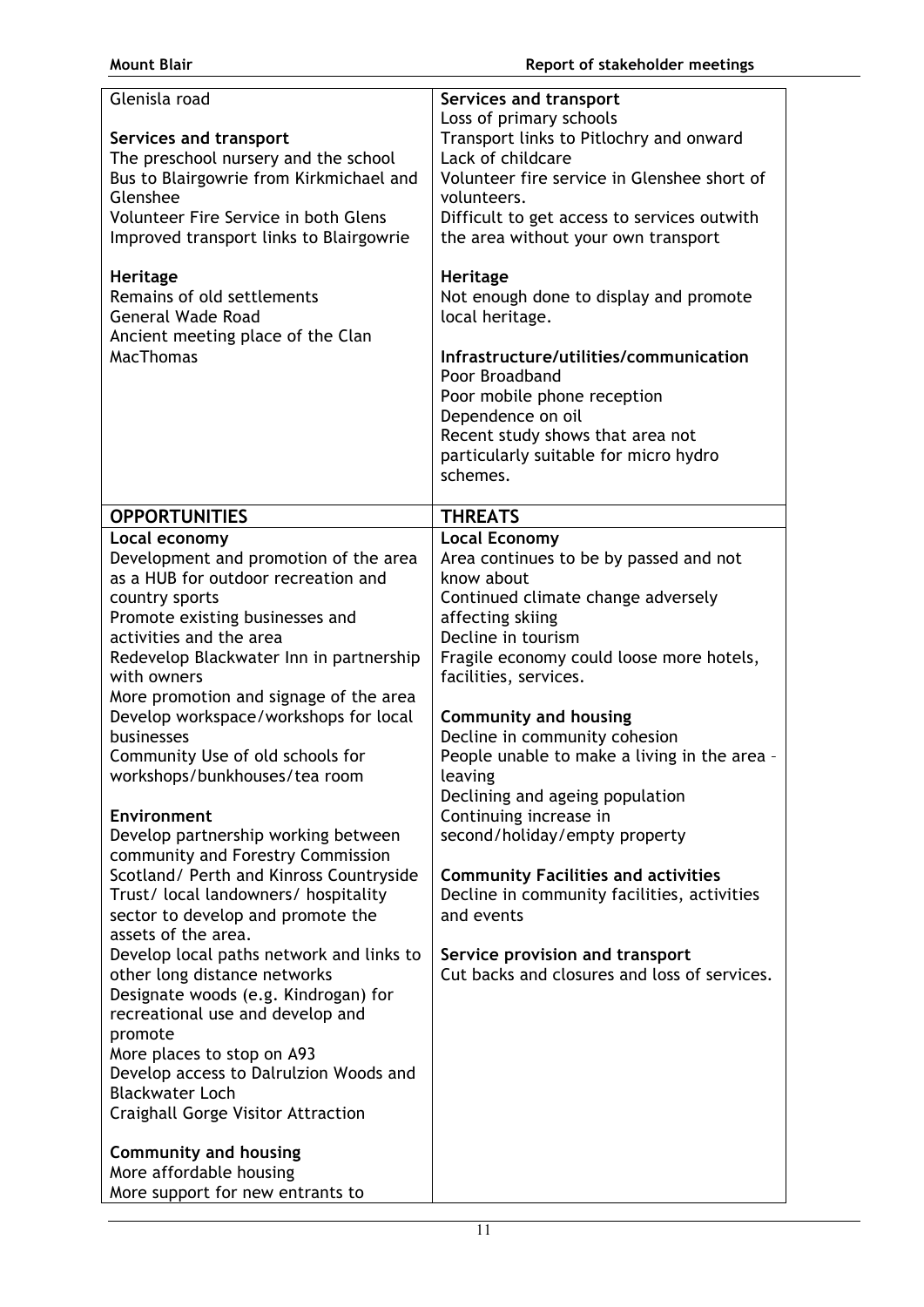# farming Community groups and areas to work

together to improve the area as a whole and coordinate their activities.

# **Community facilities**

Upgrade halls and new hall for Kirkmichael Develop outdoor play and sports areas Develop village caretaker role job to do a range of PKC jobs within Kirkmichael village.

Access to Drumderg Windfarm community benefit funds and possible future funds from any other developments.

# **Transport and access to services**

Community mini bus Better bus links to Pitlochry Develop childcare

# **Infrastructure**

Develop collective oil purchasing scheme Develop community biomass/wood fuel Develop toilets/picnic places off the A93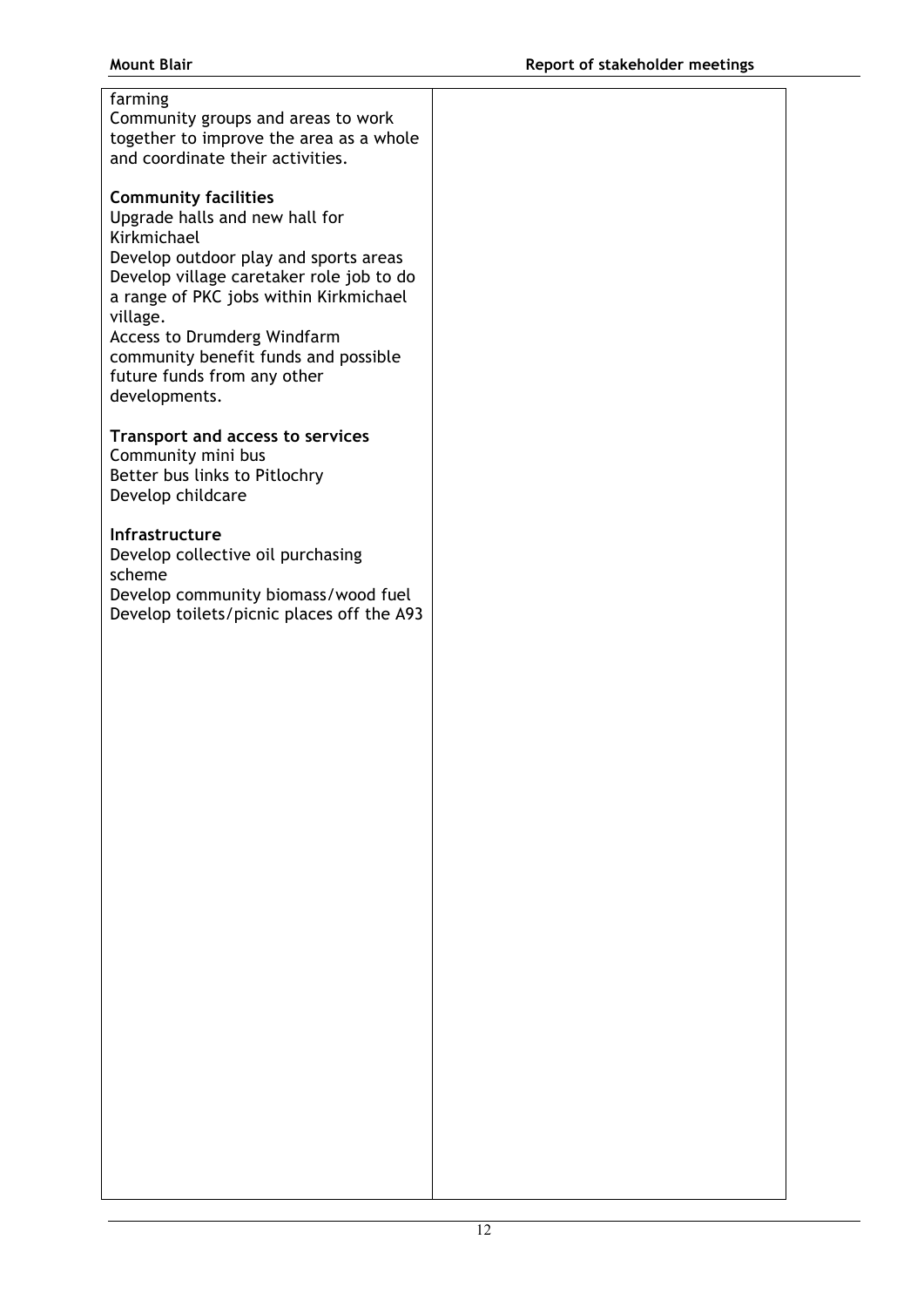# **Mount Blair 2020**

A simple but powerful vision emerged from all the stakeholder meetings of a desire

# **'to see the Glens as a place where people could continue to live and work'.**

**……….for people to be able to afford to live in the Glens through good access to reasonably priced housing, affordable fuel, and essential services**

**………for people to be able to work in the Glens through the development and support for a healthy local economy and businesses and good access to high speed broadband connection and external markets.**

**…………..for people to be able to enjoy visiting and living in the Glens through the provision of high quality opportunities for outdoor recreation that make the most of our natural assets and resources and through the provision of good village halls and other community facilities.**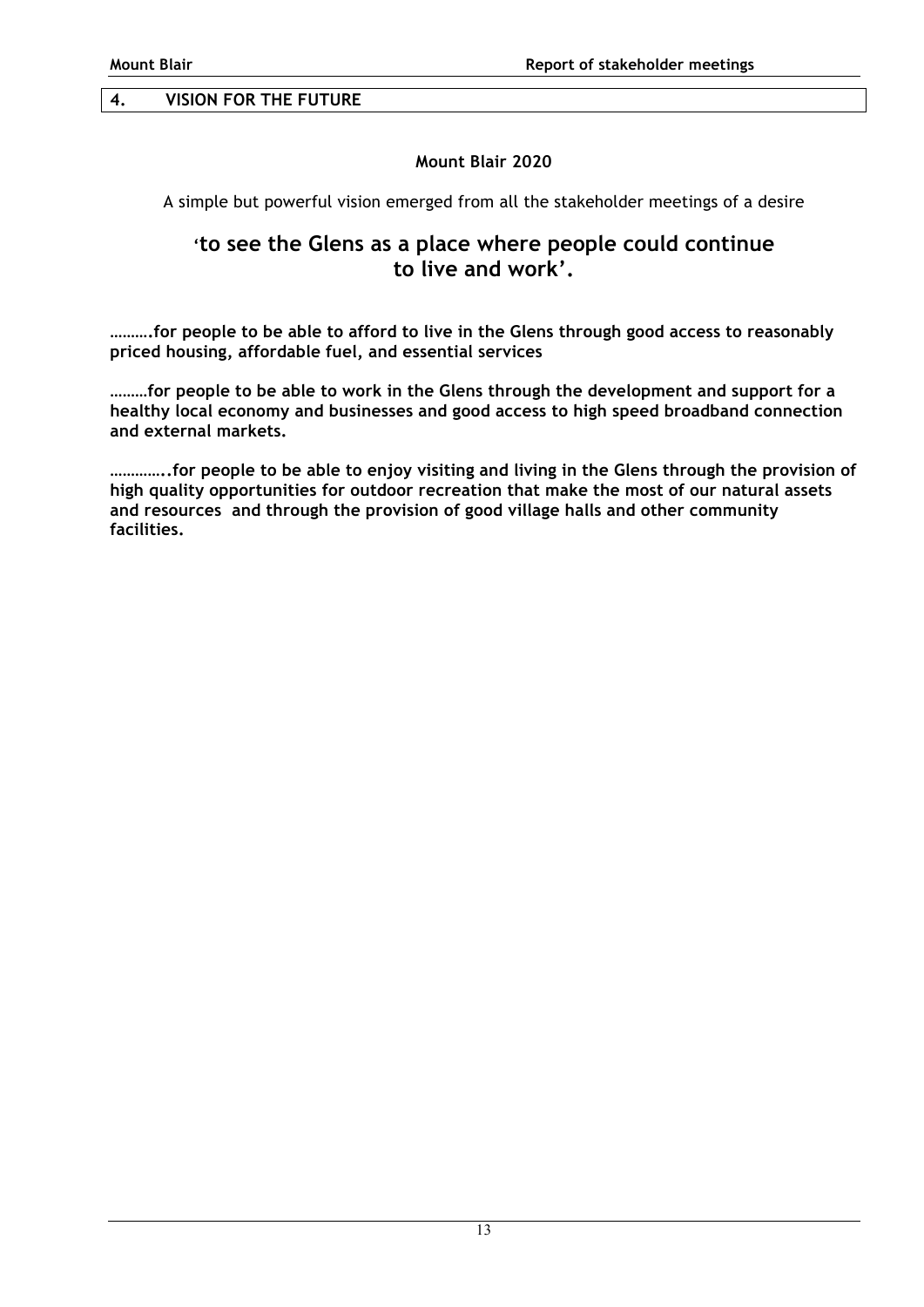### *5.* **THEMES AND PRIORITIES**

### **THEME 1 ENVIRONMENT AND HERITAGE**

#### **Priorities**

- Continued development and promotion of the local paths network
- Developing and promoting the area as a HUB for outdoor recreation with links developed to other local and long distance path networks
- Develop more outdoor activities and events and encourage use of the area for e.g. orienteering, photography, pony trekking, mountain biking, geocaching
- Community partnership with Forestry Commission to develop recreational opportunities and better access in local woods
- Making the most of the Craighall Gorge as a visitor site
- Develop Archive project and explore possibility of a Glens Museum.

# **THEME 2 LOCAL ECONOMY AND TOURISM**

### **Priorities**

- Better marketing, promotion and signage of the area
- Designation and development of the forests as recreational areas
- Develop more visitor facilities café/pub/toilets/gallery/bunkhouse
- Develop more workspace for local small self employed businesses and arts and crafts
- Local produce developed and promoted and made available locally
- Opportunities for new entrants to take on a farm

### **THEME 3 COMMUNITY FACILITIES AND ACTIVITIES**

### **Priorities**

- New Kirkmichael Village Hall
- Ongoing upgrade of other village halls (Ballintuim, Bridge of Cally, Blackwater)
- Improvement of play provision in the Kirkmichael
- Development of better all weather pitches in Kirkmichael
- Allotments/community orchard
- A pub back in the Glen (Blackwater)

### **THEME 4 TRANSPORT AND ACCESS TO SERVICES**

#### **Priorities**

- Community Mini Bus and car sharing schemes
- Better public transport links to Pitlochry
- Develop childcare provision
- Village Caretaker Job in Kirkmichael to carry out a number of council services
- Toilets/lay by/picnic area/interpretation beside A93

### **THEME 5 INFRASTRUCTURE AND COMMUNICATION**

### **Priorities**

- Better Broadband Connection
- Development of community biomass/wood fuel and other renewable energy sources
- Collective oil purchasing scheme